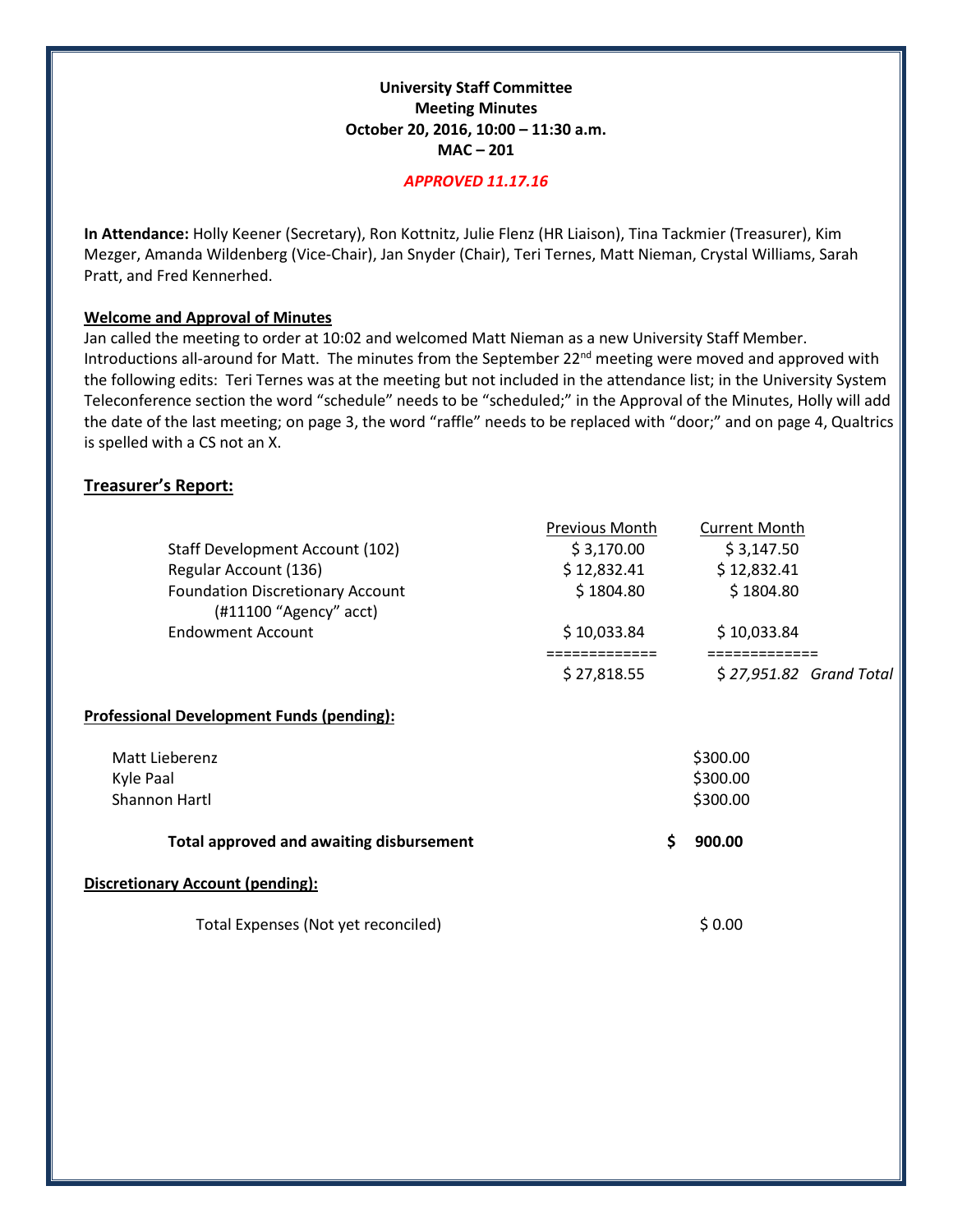# **HR Labor Report**

**FLSA** – The U.S. Department of Labor (DOL) announced on May 18, 2016 that the minimum salary threshold for FLSA Exemption will be raised to \$913 per week, or \$47,476 annually. The new rules will be effective December 1, 2016. Final decisions have been made for the affected employee population on our campus, and the affected employees have been notified.

Any currently exempt University Staff employees who are below the new threshold as of December 1, 2016 will move to a non-exempt University Staff position. There are not many who are in this situation. The majority of those affected are Academic Staff and they will be moving to be non-exempt, hourly Academic Staff. Because they will remain Academic Staff, these changes will not affect governance membership.

If you have specific questions about FLSA and the upcoming changes, please contact HR.

**Title & Total Comp Update –** RFP's were due at the end of September so now the Advisory Council is reviewing the submissions and will select a vendor.

**ABE & Benefits Fair –** Annual Benefits Enrollment is happening right now through Nov. 11. Benefits fair is tomorrow (Friday, Oct 21) in the Phoenix Rooms from 11:30 am – 2 pm.

**HRS Upgrade –** HRS will be upgraded in February.

**ACA (Affordable Care Act) 90 Days of Full Time Policy –** We are working through a policy regarding the number of hours and/or days an employee can work with regards to ACA. Due to one of the regulations, employees who work full time must be offered insurance on the 1<sup>st</sup> of the fourth month (90<sup>th</sup> day) but for some employee groups that is not allowed by State Statutes. More information will be forth coming once the policy is finalized.

# **Recruitment updates**

New Employees:

- **Internal Support Manager Union (USA2) (2-Year Project Appointment):** To replace Student Employees and Tessa Pellman (UST/LTE); Tessa Pellman was hired, started on 10/10/16
- **Athletic Compliance and Degree Audit Specialist** Registrar to replace Amanda Hruska, Raelynn Bohrmueller starts on 11/1
- **University Executive Staff Assistant** University Advancement to replace Elizabeth Teubert, Cynthia Olson starts on 10/31/16

Positions Being Recruited:

- **Electrician** Facilities: Incumbent William Ahnen
- **Facilities Maintenance Specialist** Facilities: Incumbent Gary Strauss **deadline extended**
- **Academic Department Associate –** Community Sciences PEA/DJS: Incumbent Katie Stilp
- **Student Status Examiner – Senior** Registrar: Incumbent Amanda Hruska
- **Financial Specialist Senior** Facilities: Incumbent Melissa Huckabee
- **Custodian (3rd Shift) Kress** Operations: Incumbent Keith Bani
- **IS Resources Support Technician Senior** Financial Aid: Incumbent Julie Jubin

#### **Elections Committee**

There was no new business, until today. Melissa Huckabee has resigned from the University so will need to be replaced on the Personnel Committee. Holly will call together the committee to discuss.

#### **Personnel Committee**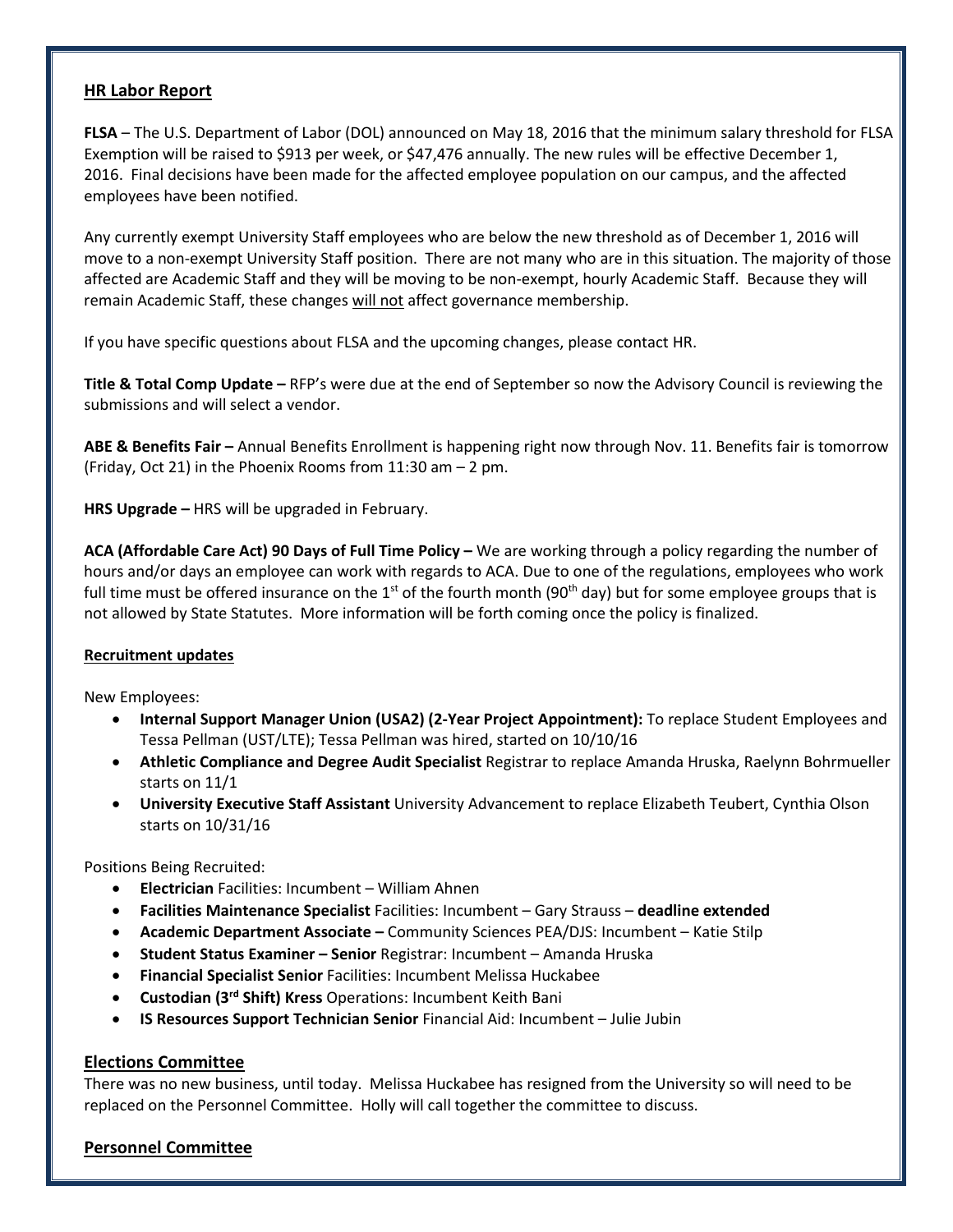No one from the committee was in attendance to give a report. Jan stated that she has asked the committee to make sure someone is present at the USC meetings to give a report and also to be present at the UW System teleconference.

# **Professional Development Committee**

**Fall Conference**: registration is now closed. We have a total of 142 registered (48 from UWGB, 34 from NWTC, 3 from Fox Valley Technical College and 57 from other UW campuses - no registrations from Madison or Milwaukee or UW Colleges).

What seemed to help registration numbers this year was the contact that Jan made during the UW System Teleconference. She also contacted each UW Institution's USC chairs and asked that they invite their university staff people to attend the conference. To help boost attendance from our campus, it was suggested that next year we somehow contact the supervisors directly with a request that they encourage their staff attendance. It seems like Greg's letter of support goes to the Deans and then gets stuck there. We need to engage directly with the supervisors.

Other conference notes: The keynote speakers have set up a closed group Facebook page to encourage participation. If you're going to the conference, please go out and check out their Facebook page. Play around out there and give the speakers feedback. Liysa Callsen's presentation includes 60 books being distributed to those attending her sessions. Because her sessions exceed 60 participants, she will invoice us for the difference following the conference. She will send the invoice to Teri. This expense will be paid from 136 dollars.

Teri asked for set up assistance. If anyone can help, please send Teri an email. The committee will be at the Tundra lodge at 6:30am on the 28th to begin set up.

The menu at the conference is as follows: Hot breakfast buffet; an assortment of wraps and garden salad for lunch; afternoon snack is wedged apples with caramel sauce & ice cream.

**Joint Workshops:** The US Professional Development Committee met with the Academic Staff Professional Development Programming Committee on Oct. 11th to discuss the joint workshops that will be offered through the rest of the year. Scheduled is a financial day on Nov. 16th. The morning session is entitled Identity Theft and the afternoon session is titled Budget and Debt Reduction, with a brown bag networking lunch. The sessions will be presented by Chas Hartl from Nicolet Bank. There is no charge for the workshop.

In January they are working on a workshop that will lighten things up a little bit. Tentatively planning the return of Ben Fauske. Ben will present in the morning with an afternoon session by Comedy City and maybe an afterhours opportunity in the Phoenix Club. They are also looking to do workshops in March and May.

# **Univ Staff System Rep Report**

There wasn't much of-note discussed at the most recent meeting of University Staff reps; however, one thing that was rather interesting was the discussion surrounding the use of the one-time funds being sent back to the schools. The majority of schools indicated that their funds would be used to provide lump sum payments to their employees. UW-Oshkosh was the only other school that was not using their funds in this way. Ron will send the minutes from this System meeting to Holly if anyone is interested in reading them.

# **Campus Shared Leadership Group**

There has been no new activity.

# **Awards & Recognition (A&R)**

The committee has not met yet.

# **Legislative Affairs Committee (LegAff)**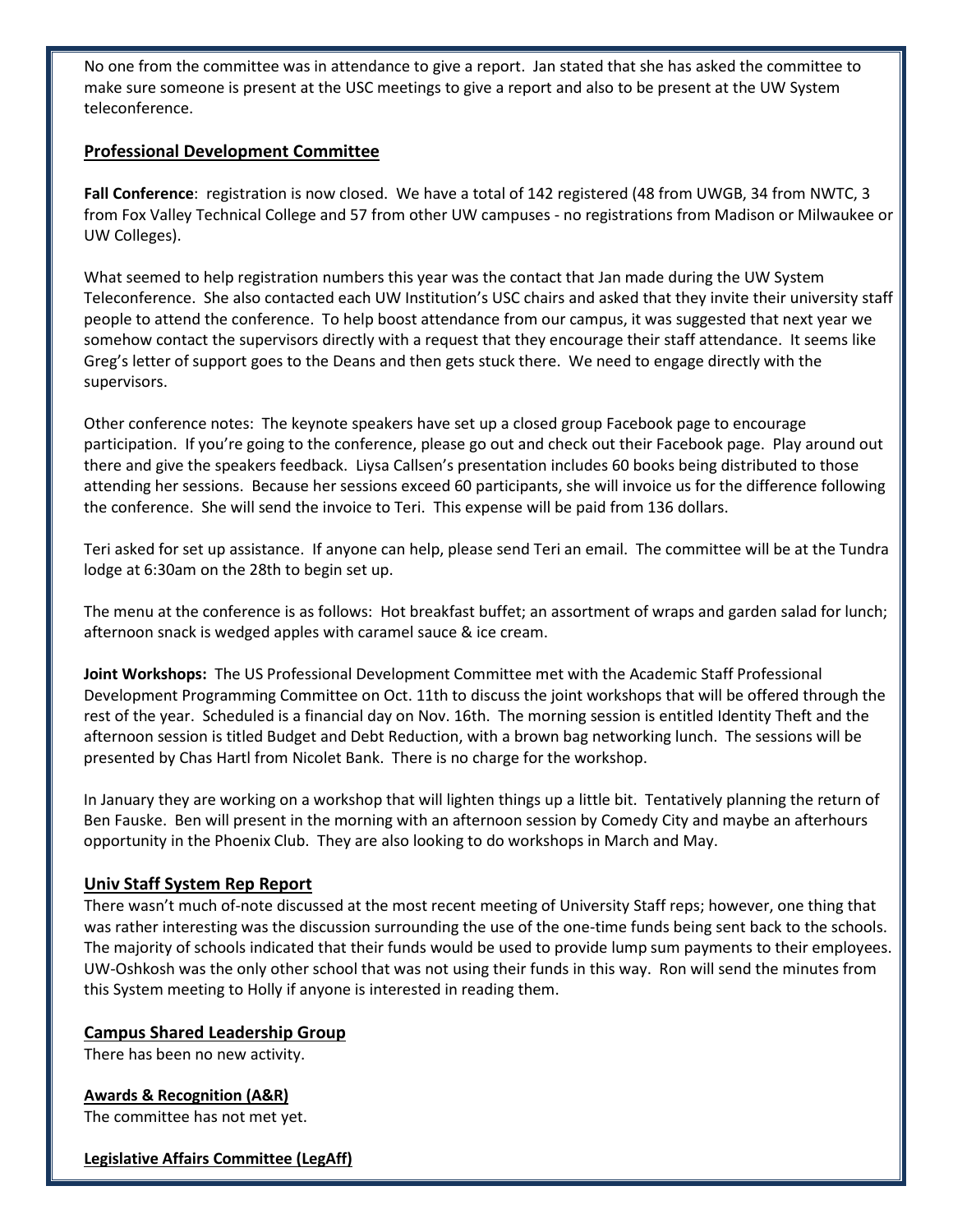The committee met and proposed disbanding. The CCN will take up this issue in the near future.

#### **Library Advisory Committee (LAC)**

Paula G has proposed disbanding this committee and the UC agreed that it wasn't necessary as long as there was communication coming from the library. The CCN will take up this issue in the near future.

#### **Facilities Management Committee (FMC)**

Because the administration has been meeting to discuss facility issues, the university community is being informed through other channels. The committee feels their time is being wasted and has proposed to the CCN that it disband. The Committee on Committees and Nominations (CCN) will take up this issue in the near future.

#### **Committee on Workload and Compensation (CWC)**

The committee has not met yet. The convener has scheduled the first meeting. More news next time.

# **Learning Technology Collaboration Committee (LTCC)**

The committee met and discussed the committee's membership going forward, given that there have been a few changes in the Administration that affect this committee. LTCC is working with SOFAS on this. Kate Farley was elected chair / Luke Konkol, secretary.

# **University Committee (UC)**

During the last meeting the UC discussed the 24 credit-hour workload policy. There are some policies in place that seem to contradict each other or make them unwieldy. They are working to combine some to make this easy. There is Civility and Inclusivity Statement that is being reviewed that relates to our workplace expectations. The Chancellor's Council on Diversity and Inclusivity has asked for feedback from Faculty. Should we be involved? Jan will get in touch with Stacie once their statement is finalized. This is the Chancellor's committee that has been charged with developing this statement. Some of these things may affect our workplace rules. Jan will keep us posted.

# **Faculty Senate Report**

After months of work, the Senate passed the Post-Tenure Review policy. They also passed the Authorization to Implement an MS in Athletic Training. Jan also informed them that we are working on putting together a request for Emeritus status and was pleasantly met by a few nods of approval.

#### **University System Teleconference**

During the most recent teleconference, some of the other campuses indicated that they were working on an Emeritus proposal. This is good news for us and seems to validate the work that our committee has put into developing something for us. They also discussed which schools provide stipends for their committee chairs. We don't. Example: one of the committees is given \$7500 to cover overtime expenses or to cover payments to other employees to help cover work that needs to get done while their chair is concentrating on committee work. What are the specific payments to the other chairs? One campus stated that their System rep receives a \$1000 lump sum. Hmmmm…..

# **OLD BUSINESS**

Email distribution lists – Classified vs UnivStaff lists? Julie Flenz has been working with IT to make sure one of the lists is gone and the other one is accurate. From the following discussion, it was noted that there is still some confusion as to which list is which and who has access. Julie will follow up with Patrick Goggins to get a better handle on the situation and will report back next meeting.

#### **Website Discussion**

The website committee met with WebDev for updates. They are still working to develop the updating process and it would seem that we are playing the role of guinea pig. In the short-term, the chairs of the committees will get